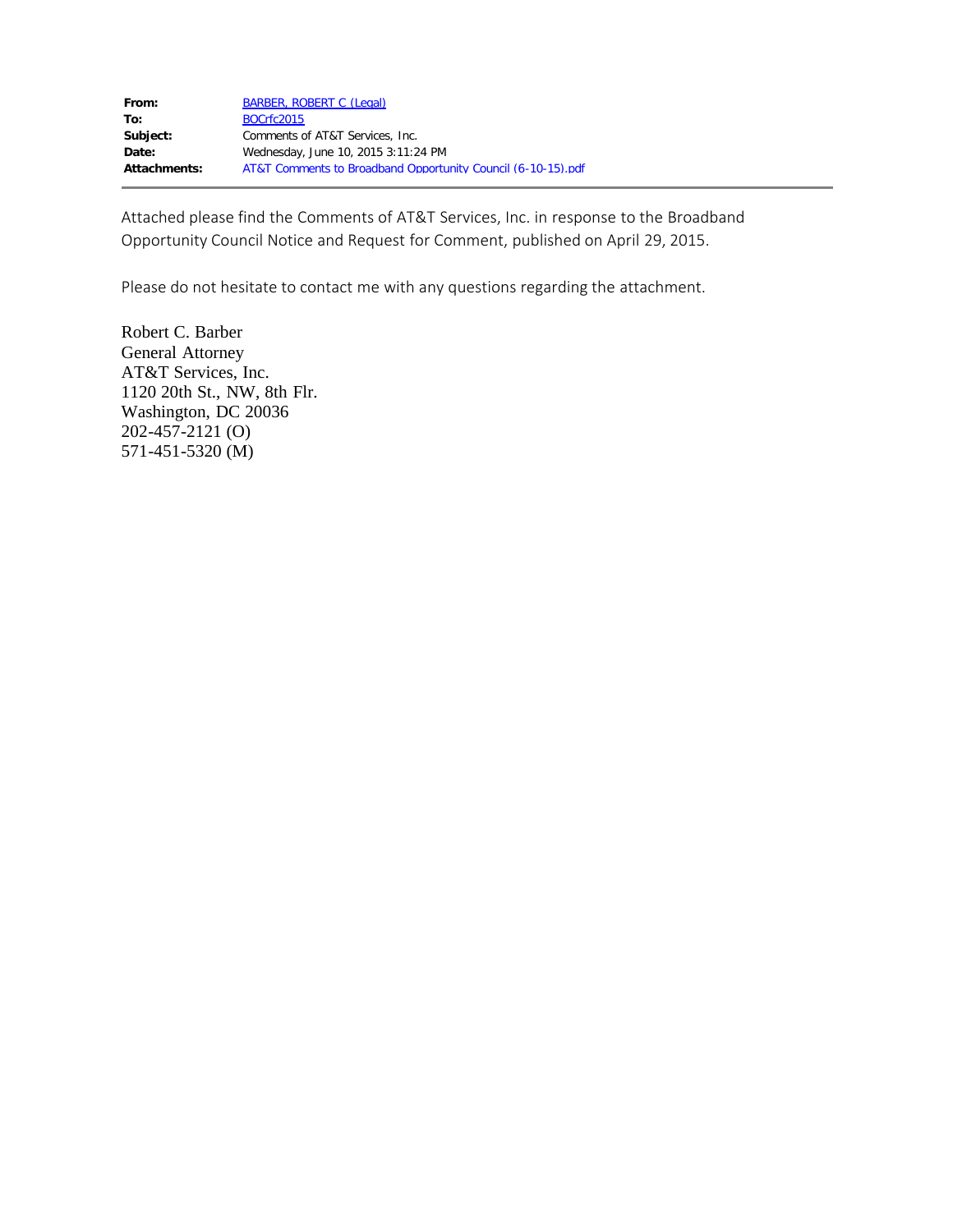**DEPARTMENT OF AGRICULTURE Rural Utilities Service DEPARTMENT OF COMMERCE National Telecommunications and Information Administration**

**Broadband Opportunity Council Notice and Request for Comment**

**Docket No. 1540414365–5365–01 RIN 0660–XC019**

#### **COMMENTS OF AT&T SERVICES, INC.**

### **INTRODUCTION AND SUMMARY**

AT&T respectfully submits these comments in response to the Broadband Opportunity Council's ("BBOC") Request for Comments released on April 29, 2015, and in support of the BBOC's objective of identifying regulatory barriers unduly impeding broadband deployment, adoption, or competition.

The *Presidential Memorandum* that established the BBOC to coordinate the work of federal agencies in furthering the national goal of expanding broadband deployment and adoption clearly identified the keys to achieving that important objective. Specifically, the *Presidential Memorandum* describes the Federal Government's role in promoting the deployment and adoption of high speed Internet as including "*breaking down regulatory*  barriers, and encouraging further investment."<sup>1</sup> Neither the linkage of those two goals, nor their sequence, is an accident. Heavy-handed, uncoordinated and obsolete regulations at all levels of government directly and adversely affect private investment in broadband networks. Identifying and dismantling those regulatory obstacles is thus a critical step in encouraging companies to risk the substantial capital necessary to expand access to high speed Internet services to all

<sup>&</sup>lt;sup>1</sup> Presidential Memorandum – Expanding Broadband Deployment and Adoption by Addressing Regulatory Barriers and Encouraging Investment and Training, March 23, 2015 ("*Presidential Memorandum*") (emphasis added).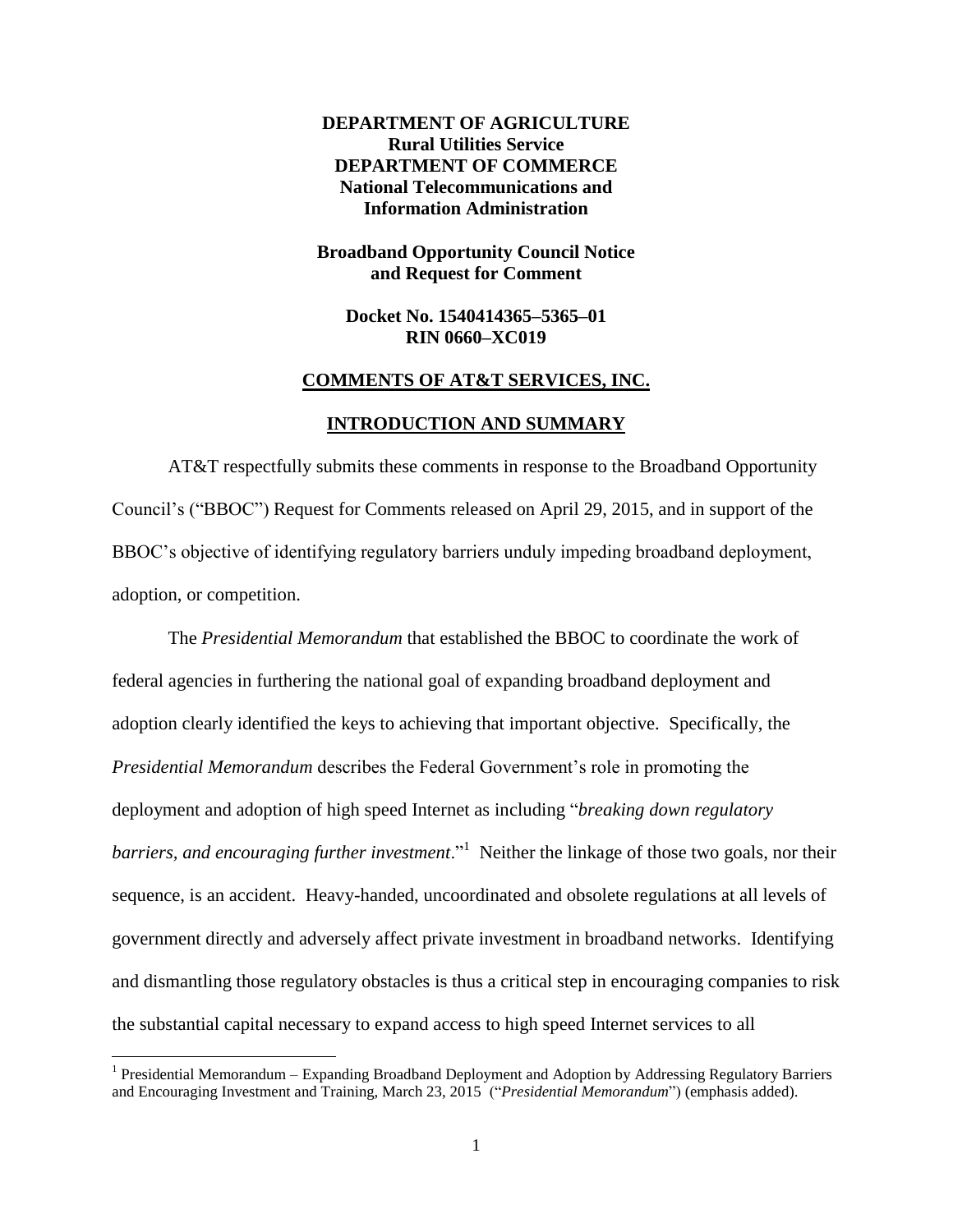Americans, including those in rural and underserved areas. To that end, the *Presidential Memorandum* makes it the policy of all federal agencies to, first and foremost, "identify and address regulatory barriers that may unduly impede either wired broadband deployment or the infrastructure to augment wireless broadband deployment."<sup>2</sup>

The marketplace evidence vividly illustrates the importance of this policy objective and its impact on private investment in broadband networks. Efforts by private providers to build fiber networks capable of delivering high speed Internet services to consumers historically have been hamstrung by inefficient permitting and licensing processes, delayed access to rights of way, and uneconomic ubiquitous build-out and service requirements. Recently, however, that paradigm has begun to change. Google Fiber, for example, has made clear that government cooperation – through, among other steps, expediting permitting processes, providing better access to government-owned rights of way, and allowing Google to geographically target its build-out to "fiberhoods" that have demonstrated sufficient demand for service to support the necessary investment – is a key determinant in its decision to offer high speed fiber-based broadband service in a particular city. As one Google executive emphasized in a speech earlier this year, "If you make it easy, we will come."<sup>3</sup>

As AT&T and other providers who have long experience with the substantial costs of building and running next generation broadband networks know all too well, there is nothing truly easy about that process. Nevertheless, the steps certain municipalities in fact have taken to make it "easy" for Google Fiber have also essentially established a template for lowering existing regulatory barriers in other jurisdictions. That template, in turn, has allowed other

 $\frac{2}{d}$ *Id.* 

<sup>3</sup> Jeff John Roberts, "Want Fiber? Do more to get it, Google exec tells cities," Gigaom, Feb. 24, 2015, *available at* <https://gigaom.com/2015/02/24/want-fiber-do-more-to-get-it-google-exec-tells-cities/>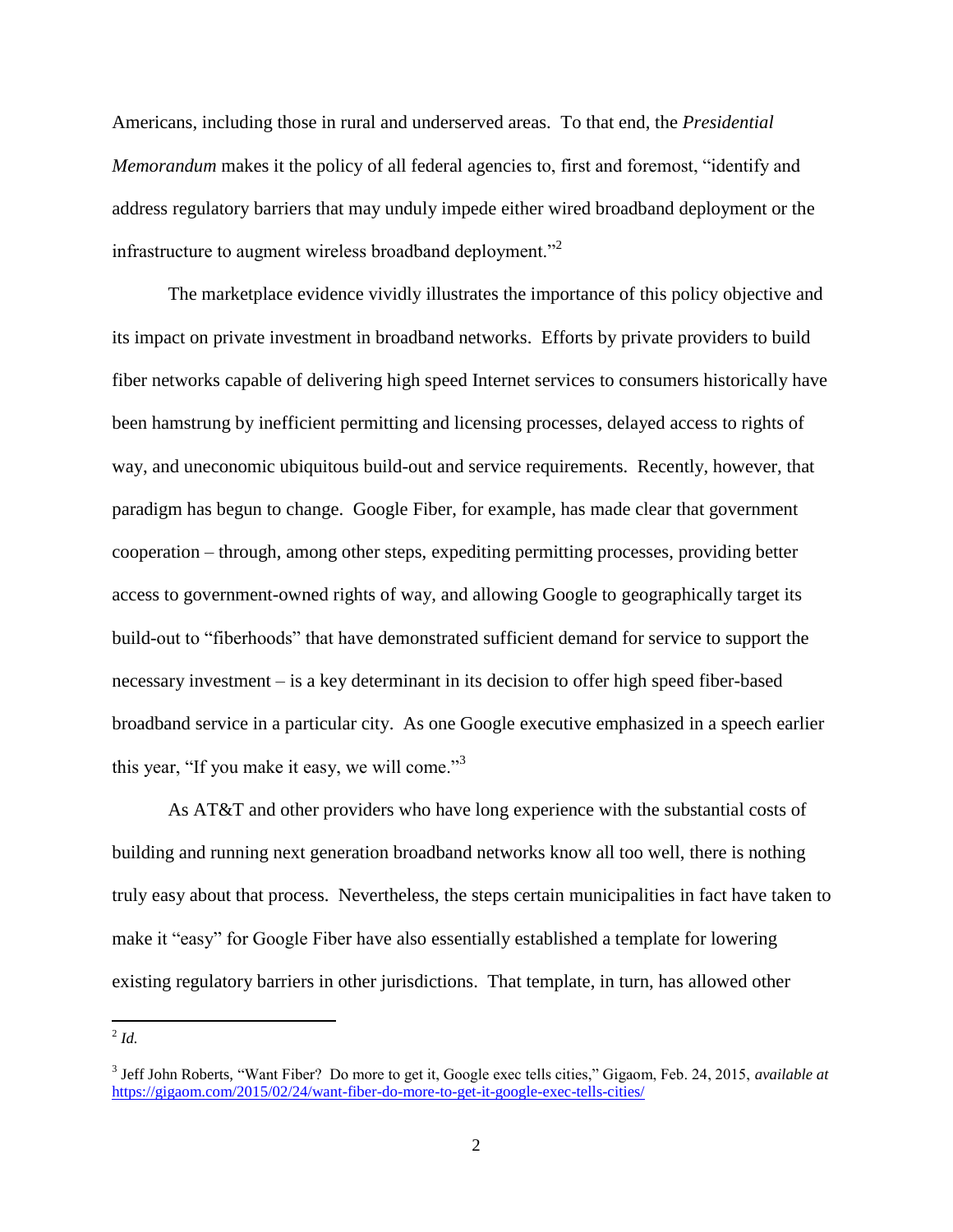providers to accelerate and broaden their plans for deploying the infrastructure necessary to provide high speed Internet service.

This has certainly been true for AT&T. For example, encouraged by the recognition of government officials that policies that eliminate unnecessary regulation, lower costs and speed infrastructure deployment can be a meaningful catalyst to additional investment in advanced networks, AT&T in 2014 reached agreement with the North Carolina Next Generation Network ("NCNGN") to deploy its 1 gigabit service within six municipalities and four leading research universities in the Research Triangle and Piedmont regions, 4 and then subsequently announced a major initiative to expand its ultra-fast fiber network to up to 100 candidate cities and municipalities nationwide.<sup>5</sup>

The lesson here is clear: farsighted regulatory policies, and specifically those that work to relieve existing regulatory barriers, have a direct and positive effect on providers' incentives to undertake the massive private investment necessary to deploy next generation networks. And the winners in this process are just as clear: consumers, who not only benefit from the enhanced and expanded availability of competitive alternatives for high speed Internet services, but also from the economic growth, expanded tax base, and increased employment opportunities that flow from the investment in advanced networks.

The BBOC thus should ensure that, in implementing the President's policy, the federal agencies that comprise the Council focus on adopting initiatives that in fact reduce regulatory

<sup>&</sup>lt;sup>4</sup> "U-verse® with AT&T GigaPower(SM) Launches Today in parts of the Research Triangle and Winston-Salem", *available* at [http://www.prnewswire.com/news-releases/u-verse-with-att-gigapowersm-launches-today-in-parts-of](http://www.prnewswire.com/news-releases/u-verse-with-att-gigapowersm-launches-today-in-parts-of-the-research-triangle-and-winston-salem-300005791.html)[the-research-triangle-and-winston-salem-300005791.html.](http://www.prnewswire.com/news-releases/u-verse-with-att-gigapowersm-launches-today-in-parts-of-the-research-triangle-and-winston-salem-300005791.html) 

<sup>&</sup>lt;sup>5</sup> "AT&T Eyes 100 U.S. Cities and Municipalities for its Ultra-Fast Fiber Network," Press Release, April 21, 2014, *available at*

[http://about.att.com/story/att\\_eyes\\_100\\_u\\_s\\_cities\\_and\\_municipalities\\_for\\_its\\_ultra\\_fast\\_fiber\\_network.html#sthas](http://about.att.com/story/att_eyes_100_u_s_cities_and_municipalities_for_its_ultra_fast_fiber_network.html#sthash.eEoHBH1n.dpuf) [h.eEoHBH1n.dpuf.](http://about.att.com/story/att_eyes_100_u_s_cities_and_municipalities_for_its_ultra_fast_fiber_network.html#sthash.eEoHBH1n.dpuf)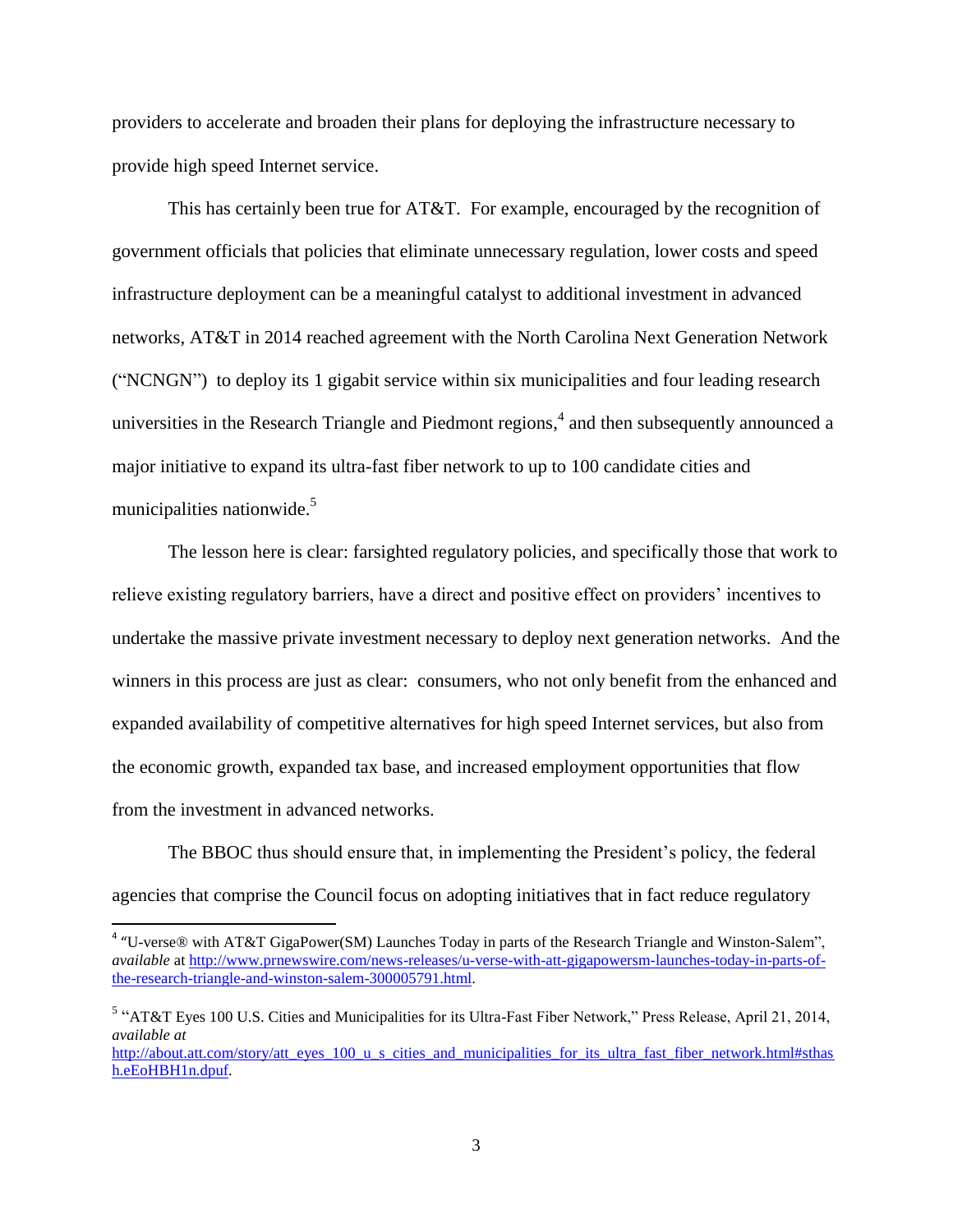burdens and incentivize private investment in broadband networks. To that end, AT&T has identified several actions that the BBOC and its component agencies can undertake immediately to facilitate broadband deployment and adoption, to the ultimate benefit of consumers.

First, the BBOC and its component agencies should take steps to coordinate and streamline the processes for applying and obtaining approval for siting wireless infrastructure, such as antennae and towers, on federal properties. This includes expediting the effort currently pending before the GSA to develop common forms and fee schedules, master contracts, and uniform processes for deploying broadband facilities on Federal lands, buildings, rights-of-way, Federally-assisted highways, and Tribal lands. It also would entail having federal agencies, such as the Department of Defense and its components, the Bureau of Land Management, the U.S. Forest Service, the U.S. Fish and Wildlife Service, and the National Park Service, that currently apply their own individual review processes to tower siting applications to adopt a common set of procedures and fee schedules and to ensure that those processes are applied consistently and expeditiously at individual military bases and other federal properties.

Second, the BBOC should endorse a set of "best practices" that will help communities both attract providers that are interested in deploying advanced networks and expedite the activities necessary to make access to high speed Internet services a reality. That model should include such steps as establishing a single point of contact within the local government to address issues that may arise during construction, ensuring neutral and nondiscriminatory treatment on all terms and conditions, including access to city rights of way and easements and fee waivers, and providing diligent and expeditious review of permit requests and rapid turnaround on key municipal-controlled construction activities.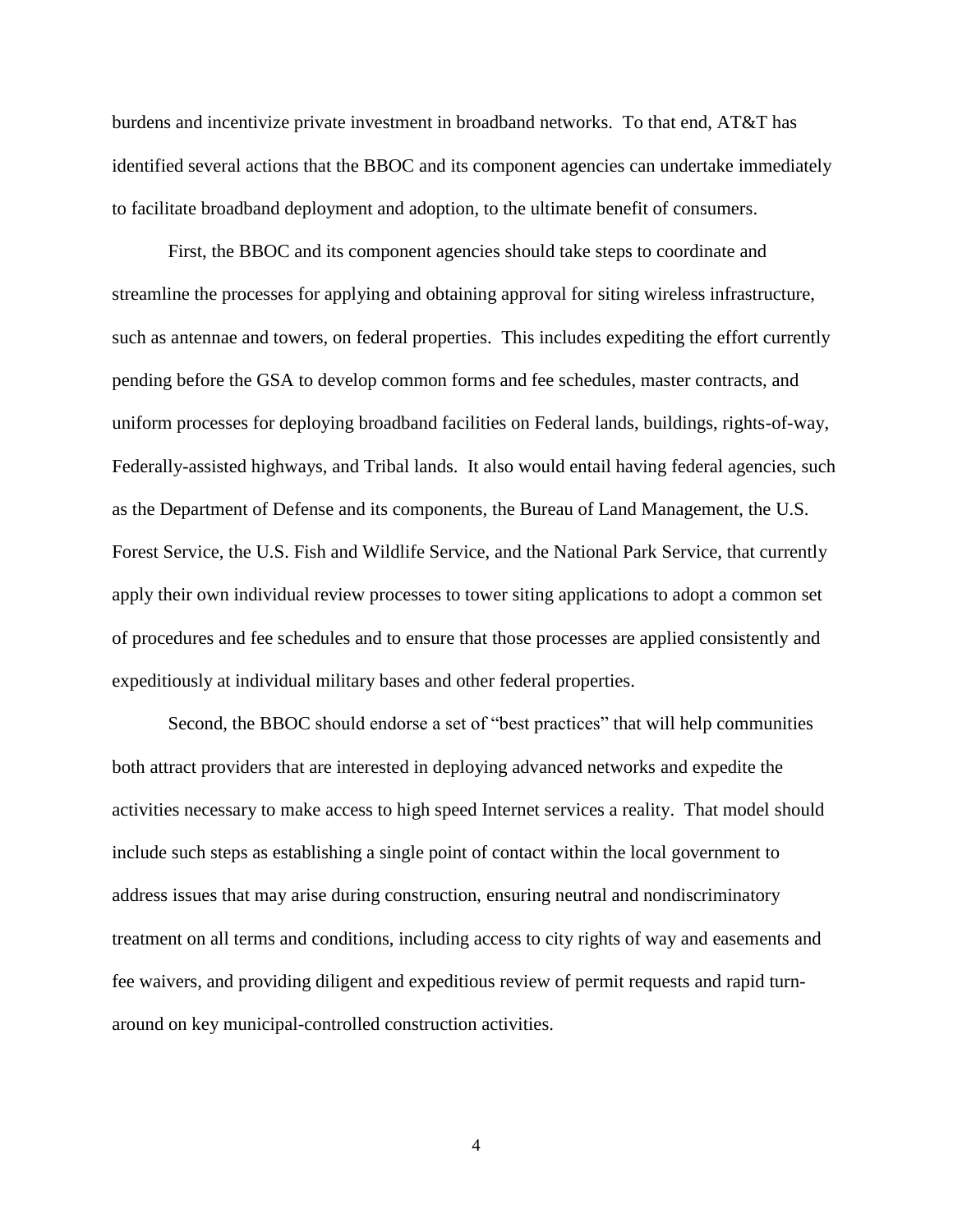Third, just as federal agencies were critical anchor tenants of the Internet, the agencies that comprise the BBOC must take a hard look at their practices *as customers* of broadband services to facilitate the transition to next generation, Internet Protocol-based networks. It has been AT&T's experience that many federal agencies simply have not taken the necessary steps to prepare themselves for the effect that the inevitable retirement of increasingly obsolescent circuit-switched, copper-based networks and facilities and their related services will have on their missions and requirements. This failure not only deprives these agencies and their clients of the benefits inherent in the enhanced capabilities of all-IP networks, it adversely affects broadband customers more generally, as broadband providers must divert capital they otherwise would invest in deploying modern IP networks to maintain outdated and far less capable equipment and facilities. Rather than slowing the transition by clinging to familiar, but obsolete, technology, federal agencies – as large purchasers of services – could be a positive force for driving network modernization. In short, federal agencies must devote the contracting resources necessary to accelerate their readiness for the IP transition, because those efforts will directly accelerate the benefits of broadband deployment to consumers generally.

A final note of caution is in order. At the same time that the BBOC and its component agencies are engaging in the salutary effort to identify and eliminate regulatory barriers to the deployment and adoption of broadband networks and services, they must be alert to taking any steps that would interfere with work already being undertaken by other agencies directed towards the same goals, such as the universal service support and broadband adoption programs being implemented by the Federal Communications Commission.<sup>6</sup> Instead, the BBOC and its component agencies should coordinate their activities with the work of the independent agencies

<sup>6</sup> *See, e.g., Connect America Fund et al.*; WC Docket Nos. 10-90 et al., Report and Order and Further Notice of Proposed Rulemaking, 26 FCC Rcd 17663 (2011) ("*USF/ICC Transformation Order*") *aff'd sub nom.*, *In re: FCC 11-161*, 753 F.3d 1015 (10th Cir. 2014).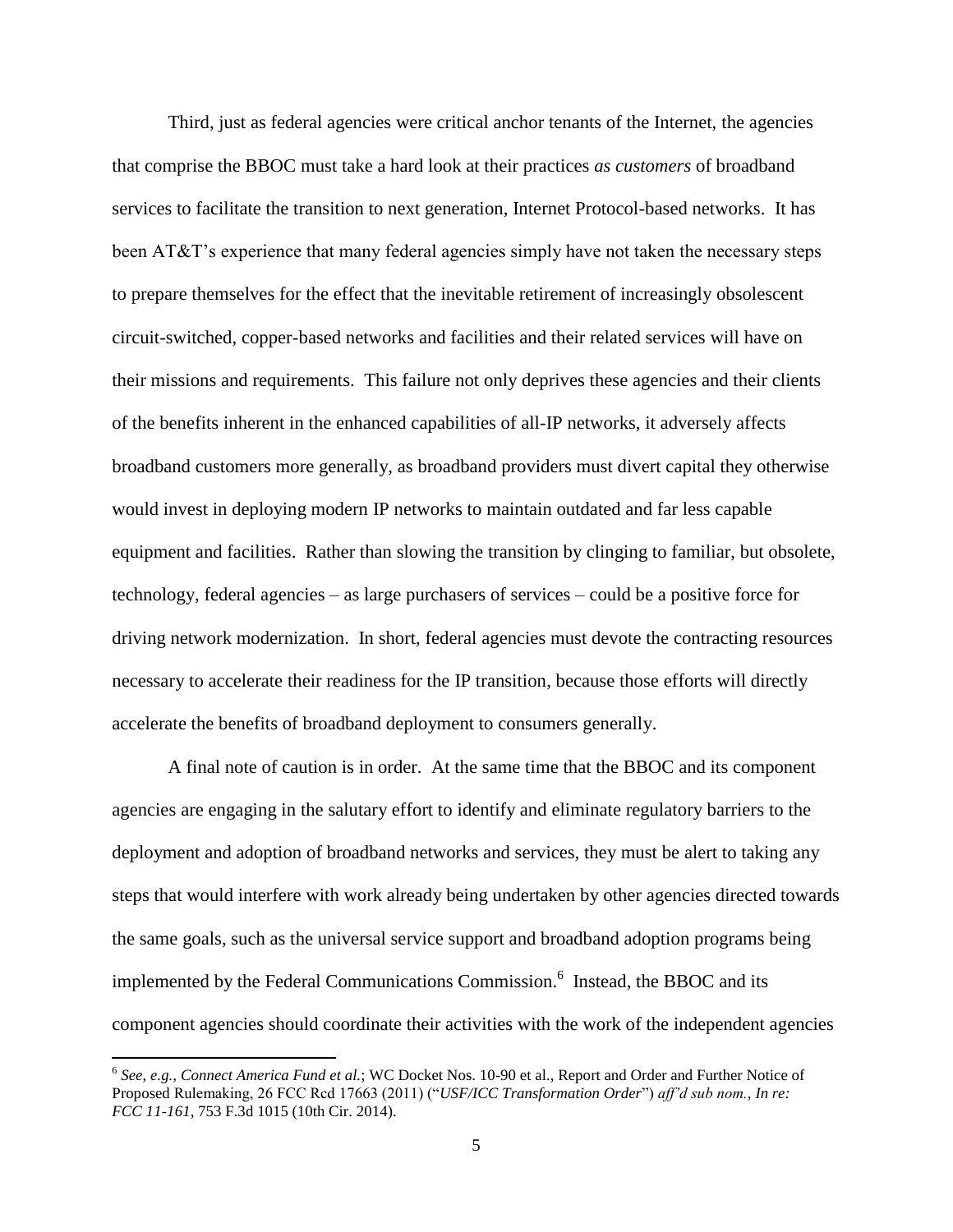to leverage the reforms those entities are undertaking to promote deployment and adoption of broadband services.

#### **DISCUSSION**

# **I. FEDERAL AGENCIES SHOULD COORDINATE AND STREAMLINE THEIR PROCESSES TO EXPEDITE WIRELESS FACILITY SITING APPLICATIONS ON FEDERAL LANDS AND FACILITIES.**

There is no better candidate for implementing the *Presidential Memorandum* than reforming the disjointed and inefficient processes that the various federal agencies themselves employ in addressing wireless carrier applications to emplace antenna and other critical infrastructure on federal lands and facilities. The unnecessary and prolonged delays in the current processes not only deprive the agencies and their employees of wireless broadband service, they adversely affect other consumers – such as family members living on military bases, tourists in national parks, and clients, contractors and customers of the federal facility – who would benefit from the expanded deployment of wireless broadband service. This is especially true in rural or remote areas with fewer broadband options.

To be sure, several agencies already are taking steps to address these issues. For example, GSA currently is considering proposals for developing common forms and fee schedules, master contracts, and uniform processes for deploying broadband facilities on Federal lands, buildings, rights-of-way, Federally-assisted highways, and Tribal lands. The BBOC should expedite that process. But the fact that all component agencies are now subject to a common policy of reducing regulatory barriers to broadband deployment also presents the BBOC with the opportunity of establishing a set of "best practices" for those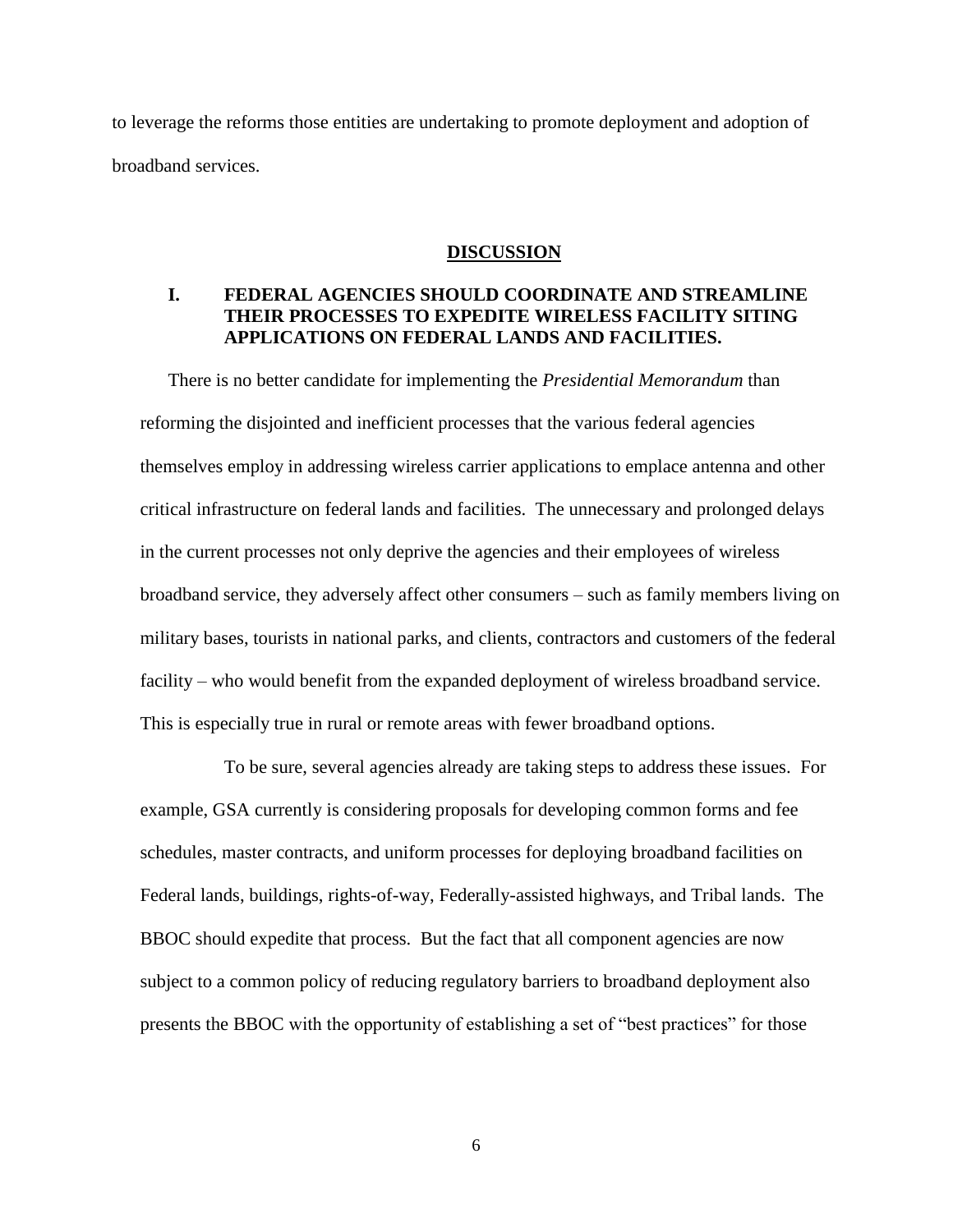agencies to employ in order to expeditiously resolve wireless infrastructure siting applications. Those practices include the following points:

- **All Federal Agencies should use a common application form.** Consistent with the requirements of Section 6409(b)(2) of the Middle Class Tax Relief and Job Creation Act of 2012, $^7$  the application currently being developed by GSA for wireless siting requests should be used by all executive agencies, not just for facilities controlled by the GSA.
- **Establish common timelines for responding to applications.** Agencies should be required to process and respond to each wireless siting application within a specified time period. PCIA has suggested a period of no more than 60 days from an agency's receipt of an application. Agencies also should be required to notify carriers of the need to amend or supplement applications that are found to be incomplete within 10 days of receipt. The BBOC also should prohibit any agency – and for that matter, individual facilities and bases – from imposing a moratorium on accepting wireless siting applications.
- **Wireless siting applications should be presumed to be consistent with each agency's mission and property use.** Wireless carrier applications should be approved unless they are determined, on the basis of all relevant evidence, to be in direct and serious conflict with an agency's mission. The existence of other carriers' wireless facilities at the application site provides a strong presumption that similar installations are consistent with the agency's mission and use of its

 $\overline{a}$ 

<sup>&</sup>lt;sup>7</sup> Public Law 112–96, Feb. 22, 2012,  $\S 6409(b)(2)$  ("(2) APPLICATION.—The Administrator of General Services shall develop a common form for applications for easements and rights-of-way under paragraph (1) for all executive agencies that shall be used by applicants with respect to the buildings or other property of each such agency."). Under §6409(b)(2), the Administrator of the GSA also is charged with developing a master contract for all federal agencies to use for wireless equipment siting.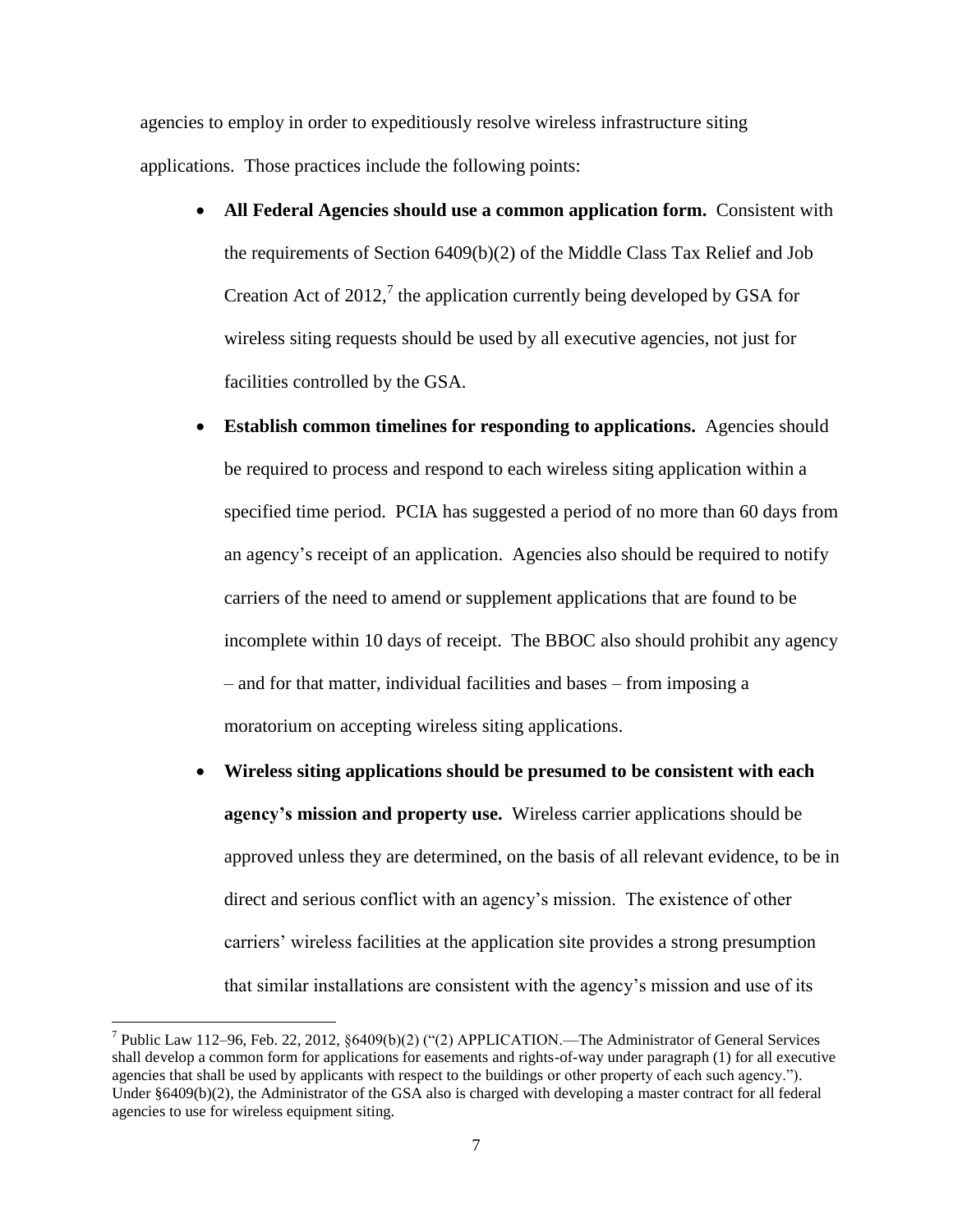property. If an application is rejected, the agency should be required to provide that decision in writing, including all factual, policy and legal grounds for rejection, and provide a point of contact for escalation.

- **Wireless applicants should be permitted to opt into the rates, terms and conditions applicable to other carriers already located at the federal property.** Once a federal property is opened for any wireless carrier, or wireless infrastructure provider, *i.e.* tower company, then the property must be open to any and all other carriers or tower companies, without delay, on a non-discriminatory basis.
- **Typical federal procurement bidding requirements should not be misapplied.**  Unlike a typical federal procurement, where the objective usually is to identify one winning bidder, the objective in this process is to maximize the number of competitive broadband providers on a facility. That brings the benefits of competition and offers service to a broader range of customers on the installation. Accordingly, the BBOC should clarify that a wireless facilities siting application does not trigger or require a Request For Proposal or Information, or any other type of competitive bidding procedure that might otherwise apply to a federal procurement.Instead, once an application is received by an agency, the agency should provide online notice of the application at FedBizOpps.gov within 30 days of receipt of the application. This online BizOps notice should be deemed to satisfy the competitive procedures requirement in 10 USC §2667(h).
- **Executive Agencies May Utilize Easements or Leases With 25 Year Terms for Wireless Siting Requests**. Executive agencies should be notified that leases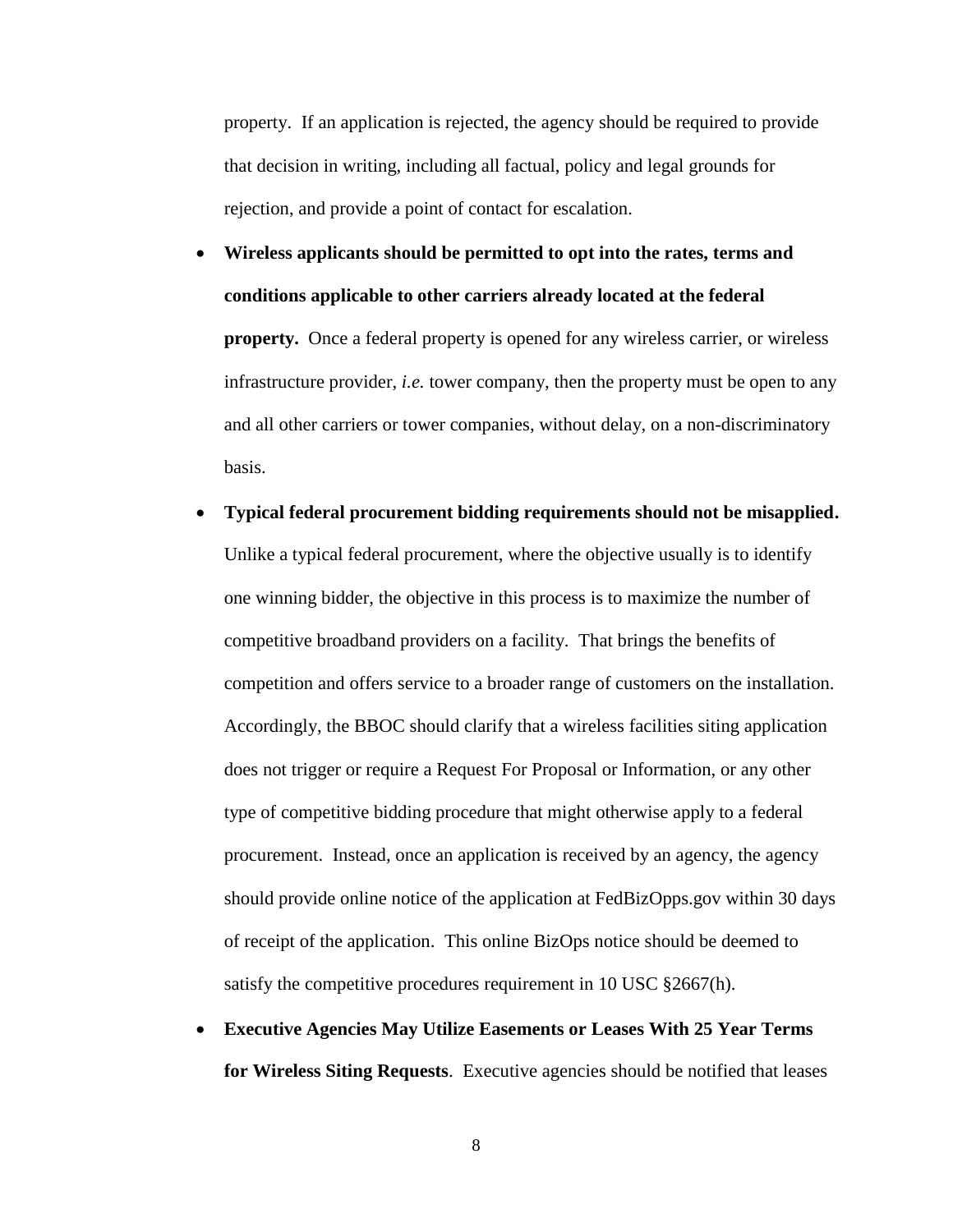are not required for wireless installations, but that easements are an acceptable legal transaction for the placement of wireless facilities on federal property. Agencies should be notified that it is in the public interest for applications to lead to leases or, preferably, easements with terms as long as 25 years.

 **Agencies should use online mechanisms to track applications.** Each executive agency should employ an online application tracking mechanism so that both the Agency and Wireless Carrier Applicants can efficiently track the progress and status of an application request**.** 

## **II. THE BBOC SHOULD ADOPT A SET OF BEST PRACTICES FOR MUNICIPALITIES TO EMPLOY IN ORDER TO ENCOURAGE PRIVATE INVESTMENT IN ADVANCED NETWORKS.**

As was described above, the ability of providers like AT&T to undertake the investment necessary to aggressively deploy the fiber facilities that support high speed Internet service is directly and positively influenced by steps taken by municipal governments to eliminate legacy regulatory barriers. Cities and municipalities such as the communities that make up North Carolina's Research Triangle already have recognized that policies that eliminate unnecessary regulation and speed infrastructure deployment result in concrete benefits to their citizens. The BBOC should take the opportunity to develop lessons learned from these successes that other communities nationwide can adopt to help make themselves "broadband ready."<sup>8</sup> Based on AT&T's experience these best practices would include the following:

> • **Neutral and Nondiscriminatory Treatment.** The municipality must ensure that all benefits, terms and conditions applicable to one provider's deployment of

<sup>8</sup> *See Notice and Request for Comments*, III.A.1 ("How can the federal government promote best practices in broadband deployment and adoption?").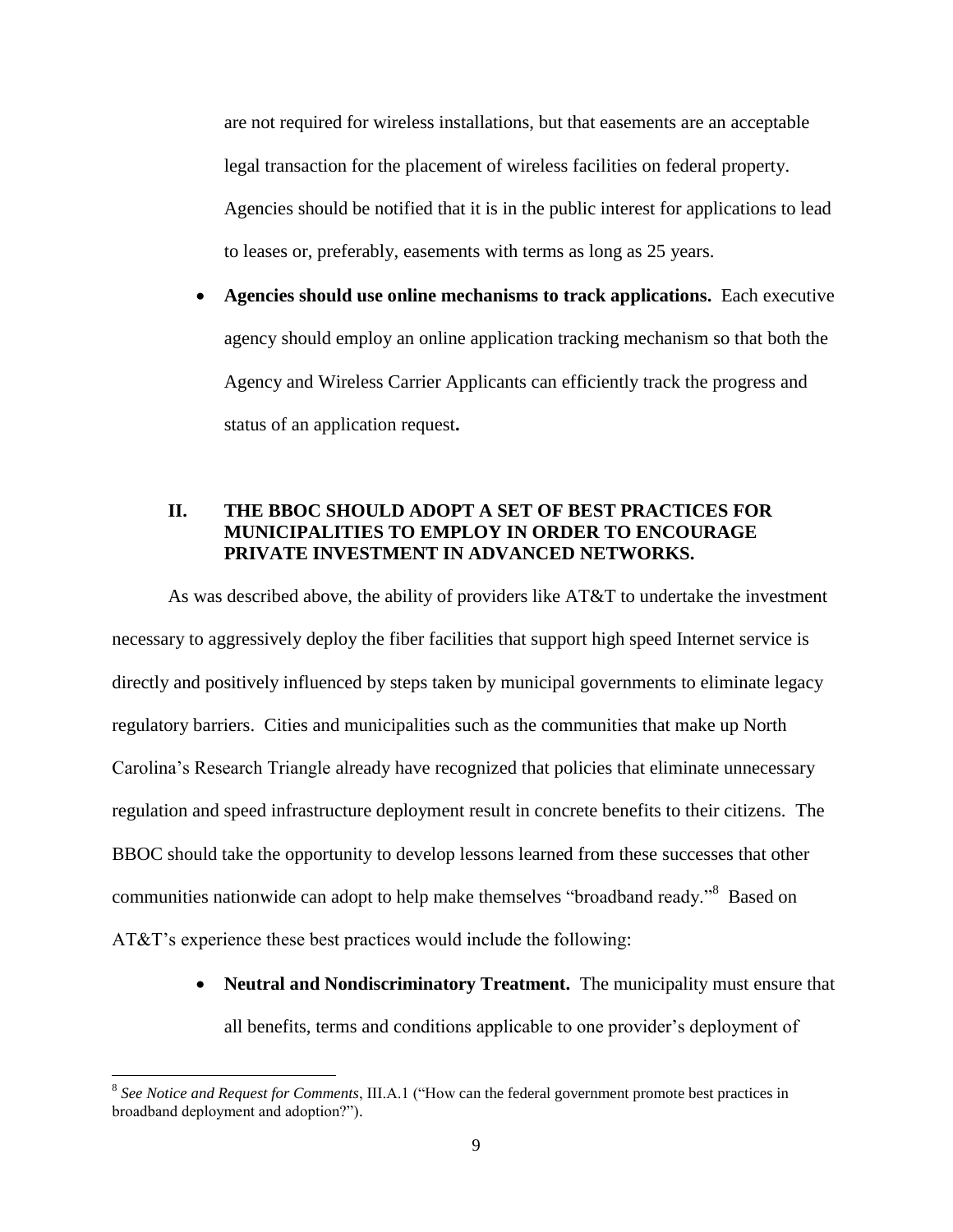advanced network facilities will be no less favorable than those available to other current, or future, network-based broadband providers.

- **Coordination and Advocacy.** A cooperative and transparent working relationship between the municipal government and the broadband provider is essential throughout the planning and construction process. To that end, the municipality should designate one person within the government to facilitate the network deployment and to step in expeditiously to resolve problems that may arise. The municipality can also contribute to the success of the deployment by participating with the provider in educational outreach to the public regarding the build-out of the network itself and the availability of broadband services over it.
- **Facilitating the Infrastructure Build Out.** Obviously, the municipality's ultimate objective is a successful and timely build-out of an advanced broadband network. Accordingly, the municipality must be prepared to provide expeditious turn-around on key network construction activities that will pave the way for delivering high speed Internet services to the community. Updating processes applicable to both pre- and post-construction is critical. This should include:
	- o Providing non-discriminatory access, including terms, conditions and rates, to municipal rights-of-way/utility easements, infrastructure, poles, and other physical assets, including city-owned river/bridge crossings.
	- o Diligent and expeditious review of permit requests, with no greater than a seven calendar day turnaround.
	- o Timely and expeditious inspection and approval of construction sites and structures, including electrical inspections.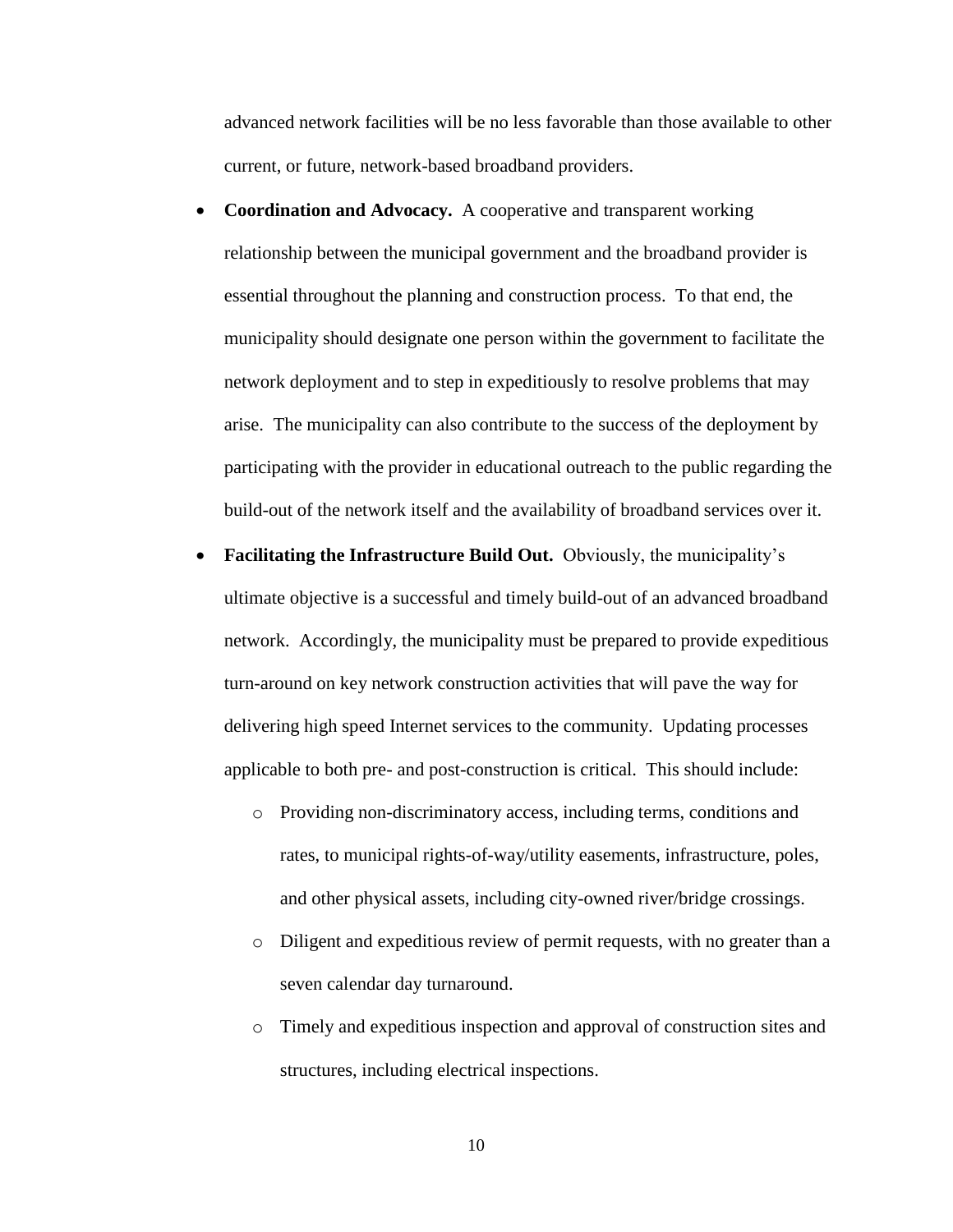o Use of electronic transmittal and signatures for all documentation,

including permit requests, inspections and related approvals.

In addition, there may be certain city-specific issues that will need to be addressed and resolved, such as requirements for approval at City Council level or higher.

## **III. THE FEDERAL AGENCIES MUST TAKE IMMEDIATE STEPS AS CUSTOMERS OF BROADBAND SERVICES TO PREPARE FOR AND FACILITATE THE TRANSITION TO NEXT GENERATION NETWORKS.**

The Federal Communications Commission recognized in the *National Broadband Plan* that "the convergence of all communications around IP-based networks and the innovative services those networks support" will bring "extraordinary opportunities to improve American life and benefit consumers<sup>"9</sup> Indeed, for more than a decade the FCC has viewed encouraging ubiquitous deployment of next generation broadband infrastructure as one of its central missions under the 1996 Act.<sup>10</sup> To further this mission, FCC has set an "express goal" of facilitating the transition from traditional, TDM-based networks to all-IP networks and services. $11$  and the Commission's Technology Advisory Council has recommended that the TDM-based PSTN be retired by  $2018.<sup>12</sup>$ 

 9 FCC, *Connecting America: The National Broadband Plan*, at 59 (2010) ("*National Broadband Plan*").

<sup>10</sup> *See* Notice of Proposed Rulemaking, Order and Notice of Inquiry, *Numbering Policies for Modern Communications et al.*, FCC 13-51, ¶ 54 (rel. Apr. 18, 2013) ("*2013 Numbering NPRM*").

<sup>11</sup> *See* Report and Order and Further Notice of Proposed Rulemaking, *Connect America Fund et al.*, 26 FCC Rcd 17663, 17926 ¶ 783 (2011) ("*USF/ICC Transformation Order*") (vowing to "facilitate the transition" away from the TDM-based network and toward the all-IP network of the future); *id.* at ¶ 1335; *2013 Numbering NPRM* at ¶ 54 ("The Commission has already set its goal to 'facilitate the transition to an all-IP network . . .").

<sup>12</sup> *See* Technology Advisory Council, *Status of Recommendations*, at 11, 15-16 (June 29, 2011), http://transition.fcc.gov/oet/tac/TACJune2011mtgfullpresentation.pdf.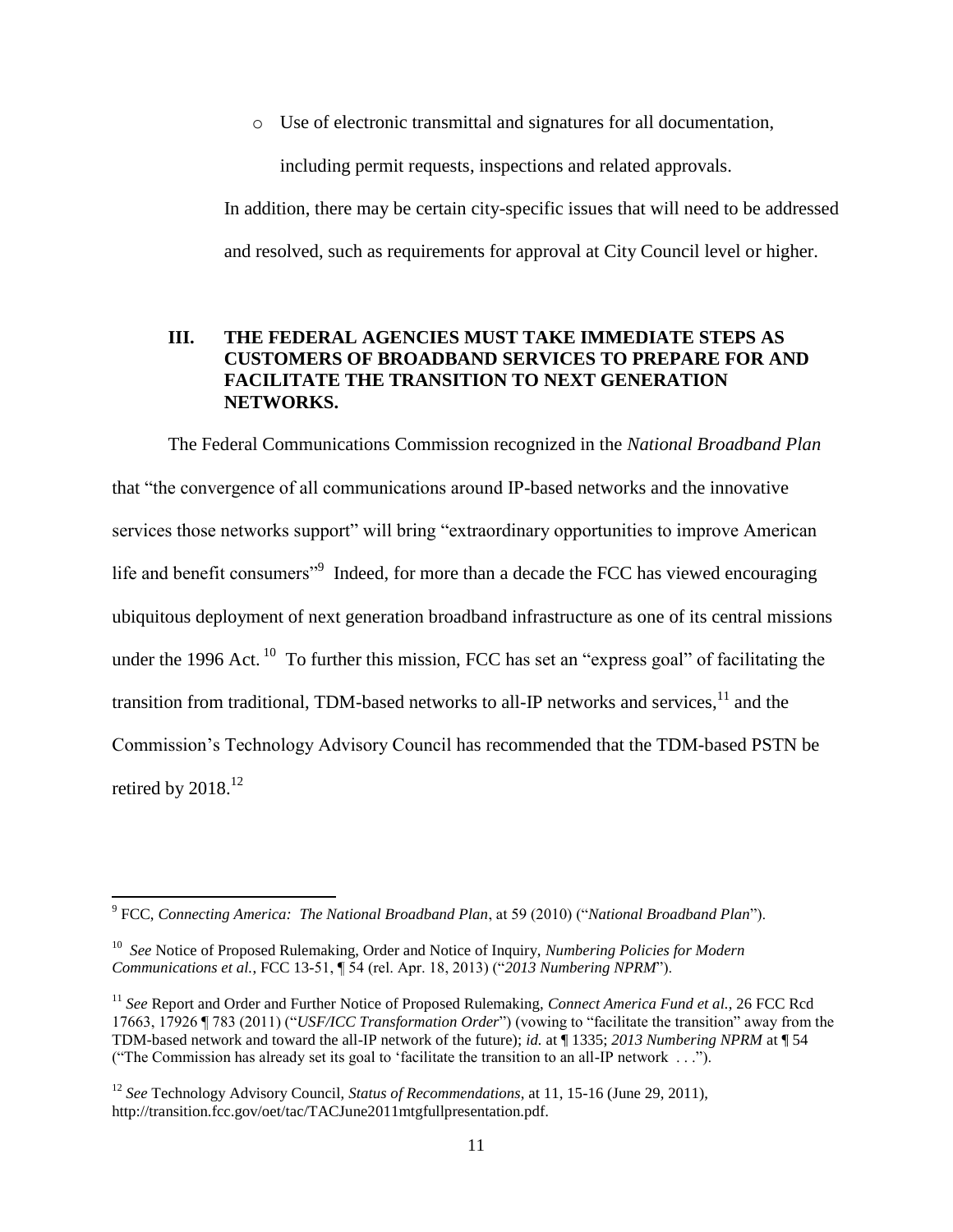The transition from TDM-to-IP based services in fact is irreversibly under way and proceeding apace, spurred by strong consumer demand for mobile and IP services. This migration is not only an identified public policy priority of the Obama Administration, but from a technology standpoint it is inevitable. Indeed, manufacturers have stopped making TDM equipment, spare parts are increasingly difficult to source, and the workforce that has the expertise to support TDM services and equipment is aging and retiring. For that reason, the issue is not whether the nation undertakes the transition, but how.

To that end, AT&T, under the FCC's supervision, has commenced trials in wire centers in Alabama and Florida that are designed to reveal what will happen while TDM is being phased out and, ultimately, when the TDM-based PSTN is shut down completely and any remaining TDM customers are transitioned to alternative services, as the broader transition necessarily will entail. Perhaps most importantly, the trials are intended to allow carriers to identify any operational issues posed by transitioning TDM customers to alternative services and to devise solutions that minimize the adverse impact of the transition on those customers. In other words, AT&T's trials are about finding ways to make the transition as transparent and minimally disruptive as possible for consumers.

One fact that the trials already have revealed is that federal agencies are not prepared for the transition – or at least say they are not. To be sure, in comments filed with the FCC concerning AT&T's wire center trials the Department of Defense and all other Federal Executive Agencies (jointly, "DoD/FEA") acknowledge that the transition to all IP-networks will lead to "a more efficient, reliable, and functionally robust telecommunications network across the United States."<sup>13</sup> But even as these agencies state that they "embrace<sup>[]</sup> advances in telecommunications

<sup>&</sup>lt;sup>13</sup> Comments of United States Department of Defense and All Other Executive Agencies, GN Docket 13-5, at 1 (filed July 8, 2013), *available at* [http://apps.fcc.gov/ecfs/document/view?id=7520928837.](http://apps.fcc.gov/ecfs/document/view?id=7520928837)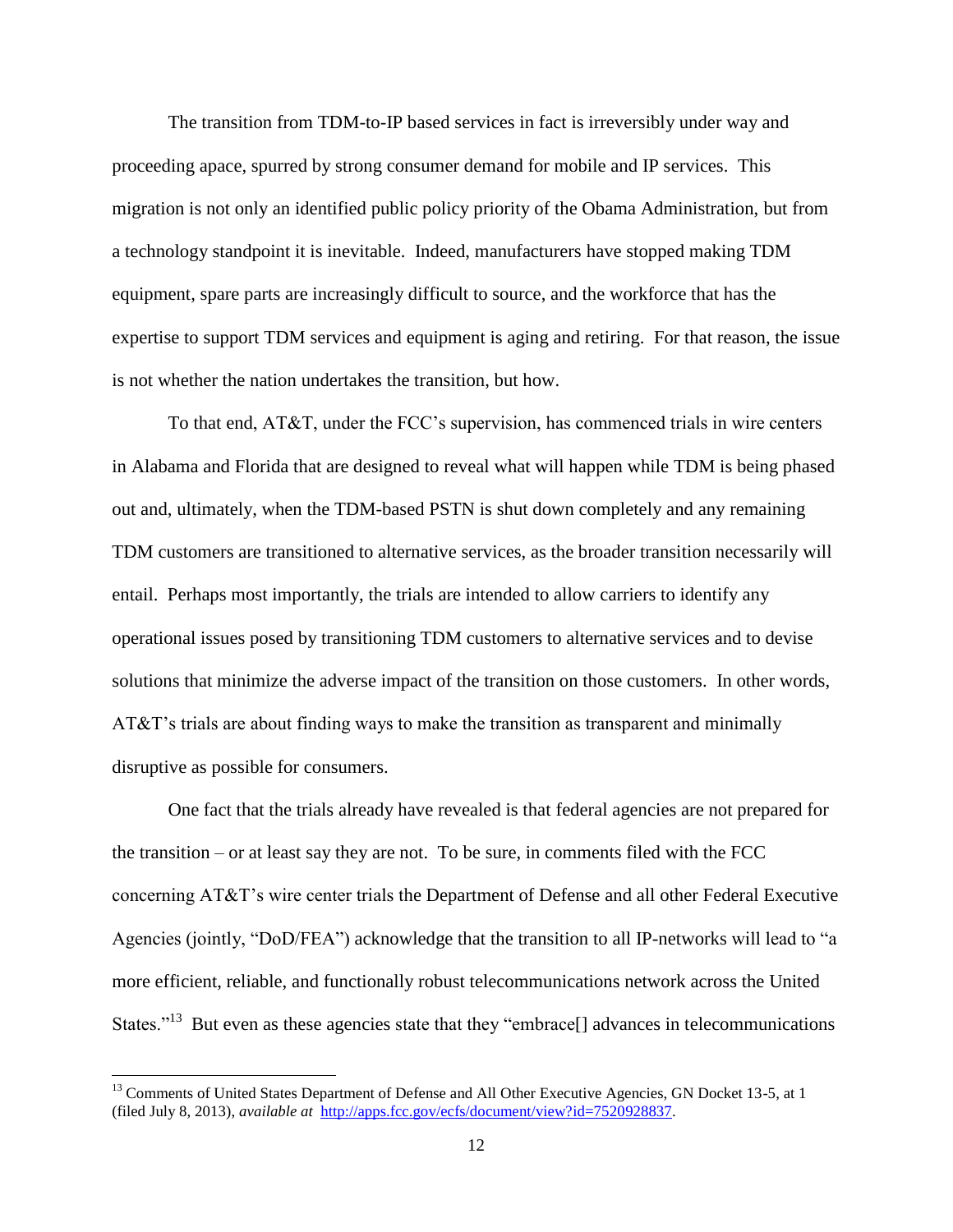technologies and services, and applaud[] the efforts of the [FCC] and service providers to promote these advances," they nevertheless express reservations about the transition because they continue "to rely heavily on wireline TDM-based networks and services and will do so for the foreseeable future."<sup>14</sup> Similarly, although the FAA has begun efforts through its "NextGen" Programs to upgrade the National Airspace System to communications interfaces based upon Internet Protocol (IP) standards, the FAA's systems integrator asserts that the overwhelming majority of circuits it uses to support the agency's operations are currently TDM-based and will continue to be for the foreseeable future.<sup>15</sup>

Thus, if the federal government hopes to meet its ambitious goal of retiring the legacy communications network by 2018 in as seamless a fashion as possible, then the federal agency stakeholders must take more proactive steps to make it happen. Indeed, federal agencies should be leading the way on modernization efforts. The consequences of inaction are not limited to these agencies, but in fact will resonate to the detriment of all customers. Forcing carriers to maintain obsolete TDM facilities for just a small set of government customers would divert resources that could be used to deploy advanced networks sooner, and that would benefit all customers. As the *National Broadband Plan* stated, "requiring an incumbent to maintain two networks" both "reduces the incentive for incumbents to deploy" next-generation facilities and "siphons investments away from new networks and services."<sup>16</sup>

The BBOC has the opportunity to avoid that result. In keeping with the policies established in the *Presidential Memorandum*, it should use this process to encourage all federal

<sup>14</sup> *Id.*

<sup>15</sup> Comments of Harris Corporation, GN Docket No. 12-353, at 6-7 (filed Jan. 28, 2013), *available at* [http://apps.fcc.gov/ecfs/comment/view?id=6017160541.](http://apps.fcc.gov/ecfs/comment/view?id=6017160541)

<sup>16</sup> *National Broadband Plan* at 49, 59.